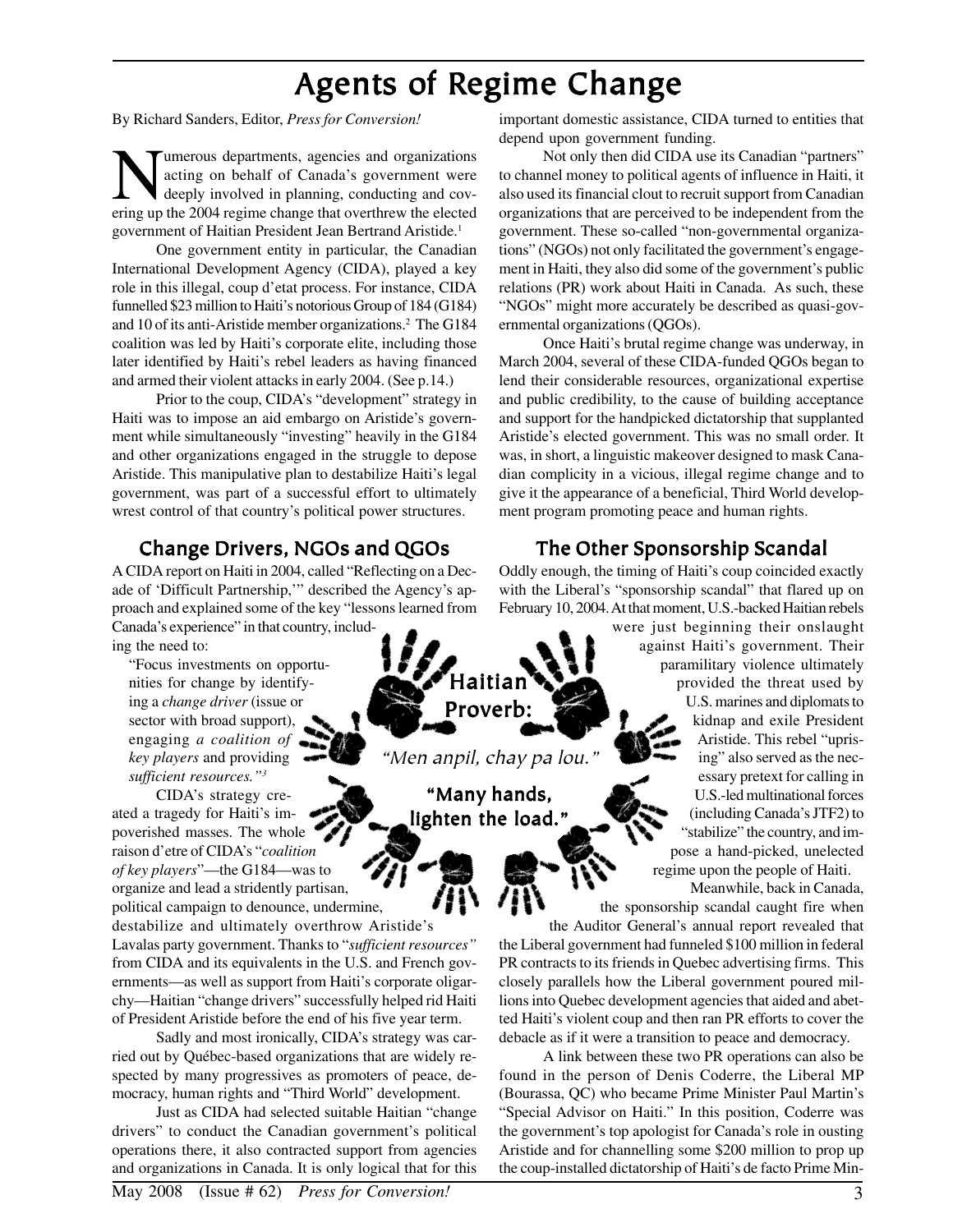# Haitian Proverb:

"Dèyè mòn gen mòn."

### "Beyond the mountains there are more mountains."

Meaning: As you solve one problem, another appears, so you try to solve that one too, i.e., the struggle continues.



ister, Gerard Latortue. Coderre appears to have already been well practised in the art of political sycophancy. He had previously been the vice president of Public Relations for a Liberal PR firm in Montréal called Le Groupe Polygone Editeurs, Inc., which cashed almost \$40 million in government cheques for PR contracts between 1997 and 2003. This made Polygone "the biggest recipient of federal sponsorship cash."<sup>4</sup> The utter fabrication of events to promote the Canadian government was not beyond the scope of Polygone's abilities. For instance, in 2000, it received \$330,000 for advertising the federal government at a Quebec hunting and fishing show that never happened.<sup>5</sup>

Similarly, Coderre led the charge in fabricating totally illusory victories for Haitian human rights and democracy. Amazingly, although thousands were killed, Canada's role in aiding, abetting and disguising the coup was done so cleverly that it never became a public scandal.

In the process of cheerleading the Canadian government's complicity in Haiti's regime change, CIDA-funded QGOs in Canada have consistently downplayed, rationalized or completely ignored—and hence covered up—widespread systemic human rights abuses that were committed by the coup-installed dictatorship and its proxies within paramilitary forces, the police, the prison and legal systems. This whitewash was also extended to conceal serious violations by UN-sanctioned troops that have occupied Haiti ever since, waging counter-insurgency operations to quell opposition to the illegal change in government that was forced on Haiti.

This so-called UN "peacekeeping" mission has been fraught with failure and scandals because Aristide was and still remains the most popular, democratically-elected president in Haiti's history. Aristide was still immensely popular among Haiti's desperately poor population in early 2004 when thousands of elected officials— from municipal councillors right up to national cabinet ministers—were forced out of office. Haiti's democracy was replaced by an unelected regime that oversaw the execution, imprisonment and exile of thousands of citizens who dared to support the government they had duly elected. The result was a human rights catastrophe that lasted more than two years.

#### The Invisible Coup

Despite all this, the coup process was hailed, by its domestic and foreign backers alike, as a great victory for the democratic process. As explained by Professor Peter Hallward, a Canadian professor in England and author of *Damming the Flood: Haiti, Aristide, and the Politics of Containment:*

"[T]he forced removal of Aristide's government in February 2004 was probably the most spectacular success of a U.S. administration that is not likely to be remembered for the brilliance of its foreign policy. Arguably, the long effort to contain, discredit and then overthrow Lavalas in the first years of the twenty-first century constitutes the most successful exercise of neo-imperial sabotage since the toppling of Nicaragua's Sandinistas in 1990. In many ways it was much more successful, at least in the shortterm, than previous imperial triumphs in Iraq (2003), Panama (1989), Grenada (1983), Chile (1973), the Congo (1960), Guatemala (1954) or Iran (1953).... Not only did the coup of 2004 topple one of the most popular governments in Latin America but it managed to topple it in a manner that *wasn't widely criticised or even recognised as a coup at all*."<sup>6</sup> (Emphasis added)

The U.S., Canadian and French bureaucrats who first conspired at a government resort on Meech Lake, near Ottawa, to lay the groundwork for Haiti's 2004 coup were only successful because they controlled a legion of agents to carry out the operation. They employed not only those in military uniforms but others clad in the garbs of diplomats, business entrepreneurs, "civil society" leaders and aid workers. People employed in each of these sectors worked hard over several years to ensure the final success of the mission.

Compartmentalized into a various political, diplomatic, economic, security and propaganda duties, these governmental and QGO agents partnered with a similarly diverse range of collaborators in Haiti. However, focused as they all were on their own specific covert and overt tasks, they did not realise how their own specific responsibilities figured into the whole, regime-change operation. This carefully constructed organizational strategy creates a division of labour that separates large operations into isolated working units that are unaware of each others' activities. This means that the overall perspective of the project and its purpose, can remain hidden from all but a few of the key individuals involved. This method has long been used by military and intelligence agencies to serve the interests of corporate elites. It is important because many individuals would not participate if they knew what they were contributing to.

This means that those employed by CIDA-funded QGOs in Canada are probably still not even aware that they were used to facilitate a coup d'état. The directors, staff and volunteers within these organizations are no doubt sincere in their belief that by helping oppose Aristide's government they were working in the best interests of Haiti's population.